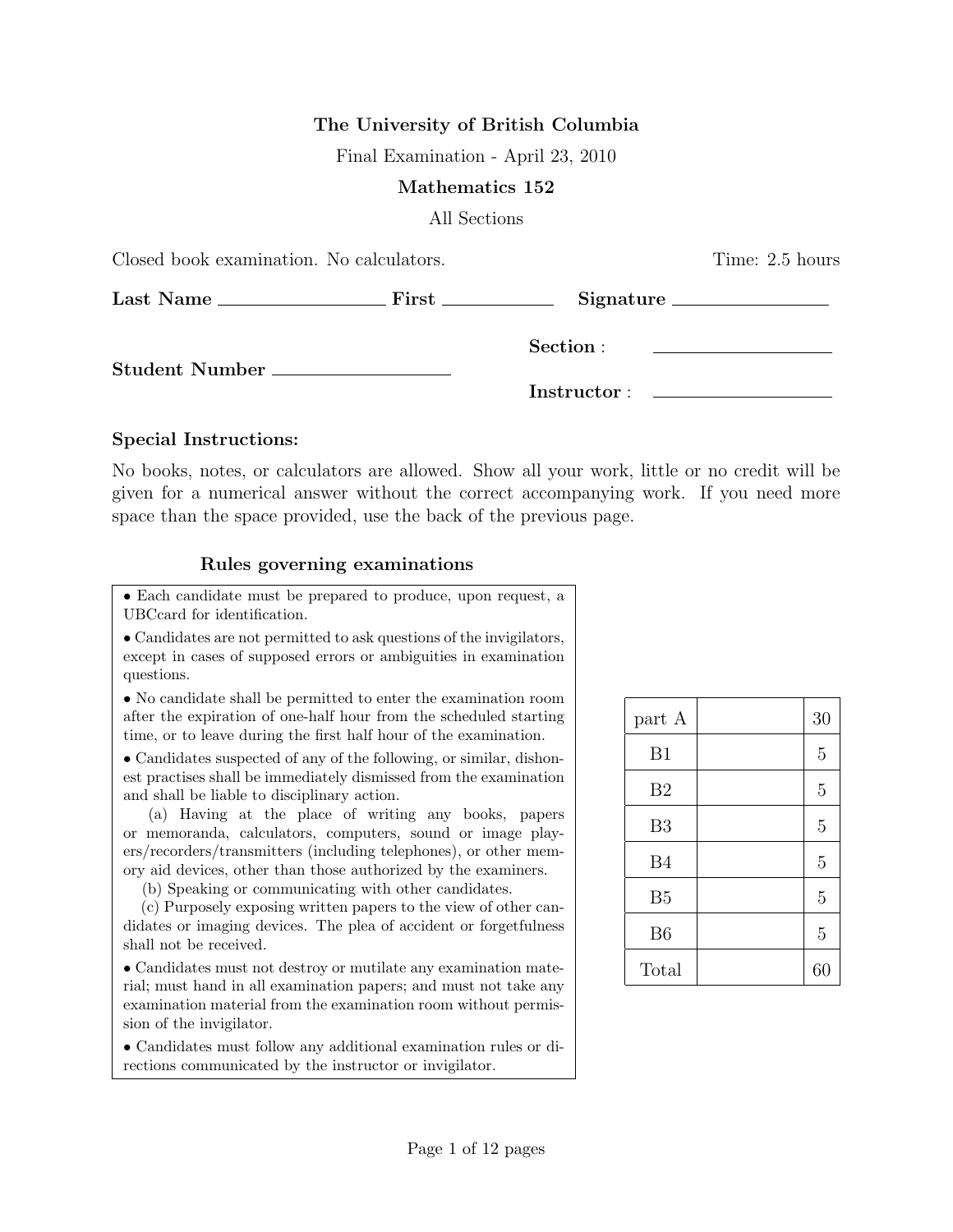# Part A - Short Answer Questions, 1 mark each

For questions **A1-A3** below, **x** and **y** are the vectors given below:

$$
\mathbf{x} = [1, -1, -1] \n\mathbf{y} = [1, 1, 2]
$$

A1: Compute  $\Vert \mathbf{x} \Vert$ .

**A2:** Compute  $x \times y$ .

- A3: Are x and y linearly independent? Justify briefly.
- A4: Circle the *one* correct answer below. A linear system of four equations in three unknowns has
	- (a) always a unique solution.
	- (b) either a unique solution or no solutions.
	- (c) either a unique solution or an infinite number of solutions.
	- (d) either no solutions or an infinite number of solutions.
	- (e) either no solutions, a unique solution or an infinite number of solutions.
- **A5:** If 2 and 3 are both eigenvalues of a  $2 \times 2$  matrix A then A must be invertible. Justify this statement briefly.
- A6: For what values of the parameter a does the matrix

$$
\begin{bmatrix} 1 & 0 & a \\ -1 & 1 & 1 \\ 2 & 1 & 0 \end{bmatrix}
$$

not have an inverse?

**A7:** Find the inverse of the matrix  $\begin{bmatrix} 1 & 2 \\ 1 & 1 \end{bmatrix}$ 

A8: What is  $\cos \theta$  where  $\theta$  is the angle between the vectors [1, 2, 3] and [-1, 5, -2]?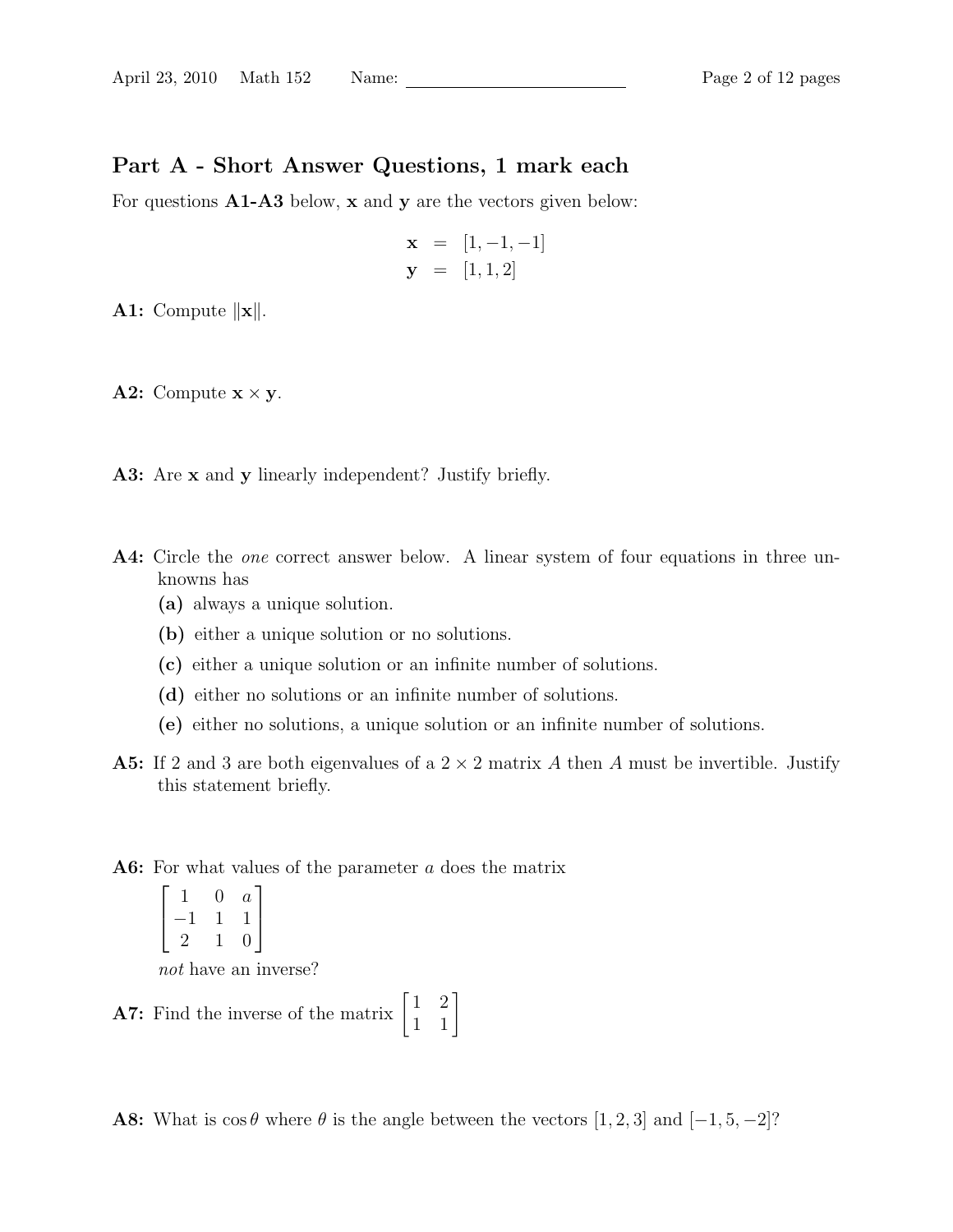For questions A9-A11 below consider the circuit in the diagram below:



- A9: List the unknowns in the linear system for this circuit set up using the techniques you learned in the computer labs this term.
- A10: In terms of these unknowns, write the linear equation that represents Kirchhoff's voltage law around the second (middle) loop in the circuit above.
- A11: Write a linear equation that expresses the current through the current source in terms of the loop currents in the diagram.
- A12: Write the matrix A that would result from the following lines of MATLAB code:

 $A = zeros(2,3);$  $A(1,1) = 2;$  $A(2,3) = 3;$ 

A13. Write the matrix A that would result from the following lines of MATLAB code:

```
A = zeros(3,3);for i=1:2A(i,i) = -5;A(i, i+1) = 1;end
A(3,3) = -2;
```
A14: What is output after the following lines of MATLAB code?

 $A = [1 \ 2 \ 3; 4 \ 5 \ 6];$  $A(:,1)$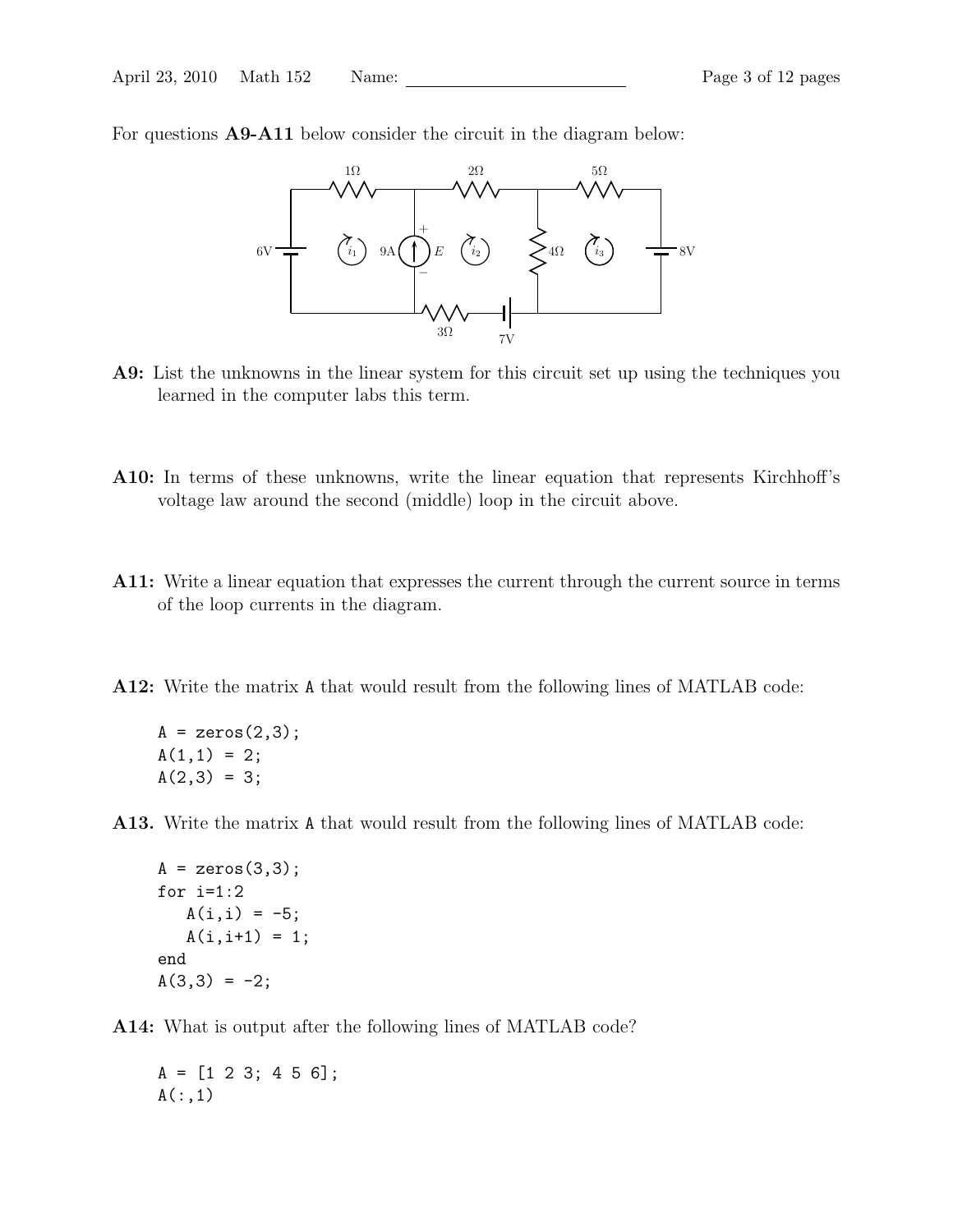**A15:** List all eigenvalues of 
$$
\begin{bmatrix} 3 & 1 \\ 1 & 3 \end{bmatrix}
$$

**A16:** Write the matrix  $\vec{A}$  so that the equation

$$
s\begin{bmatrix}1\\2\end{bmatrix} + t\begin{bmatrix}3\\-1\end{bmatrix} = \begin{bmatrix}-2\\10\end{bmatrix}
$$

can be represented as a matrix equation A  $\lceil s \rceil$ t 1 =  $\begin{bmatrix} -2 \\ 10 \end{bmatrix}$ .

A17: The matrix

$$
P = \begin{bmatrix} 4/5 & -2/5 \\ -2/5 & 1/5 \end{bmatrix}
$$

represents projection onto a line in 2D. Write this line in the form  $y = mx$  with m determined.

**A18:** Find the intersection of the line L and the plane  $P$  given below

L: 
$$
\mathbf{x} = (1, 1, 0) + t(1, 0, -2)
$$
  
P:  $x + y + z = 2$ 

**A19:** If R is the 2D counter-clockwise rotation by  $\pi/4$  and Q is the 2D reflection through the line  $y = x$ , is  $QR = RQ$ ? Justify briefly.

For questions  $A20-21$  below, T is a linear transformation from 2D to 3D such that

$$
T\left(\begin{bmatrix}1\\1\end{bmatrix}\right) = \begin{bmatrix}5\\2\\1\end{bmatrix} \text{ and } T\left(\begin{bmatrix}2\\3\end{bmatrix}\right) = \begin{bmatrix}1\\2\\8\end{bmatrix}
$$
  
**A20:** What is  $T\left(\begin{bmatrix}0\\1\end{bmatrix}\right)$ ?

A21: What is the matrix representation of T?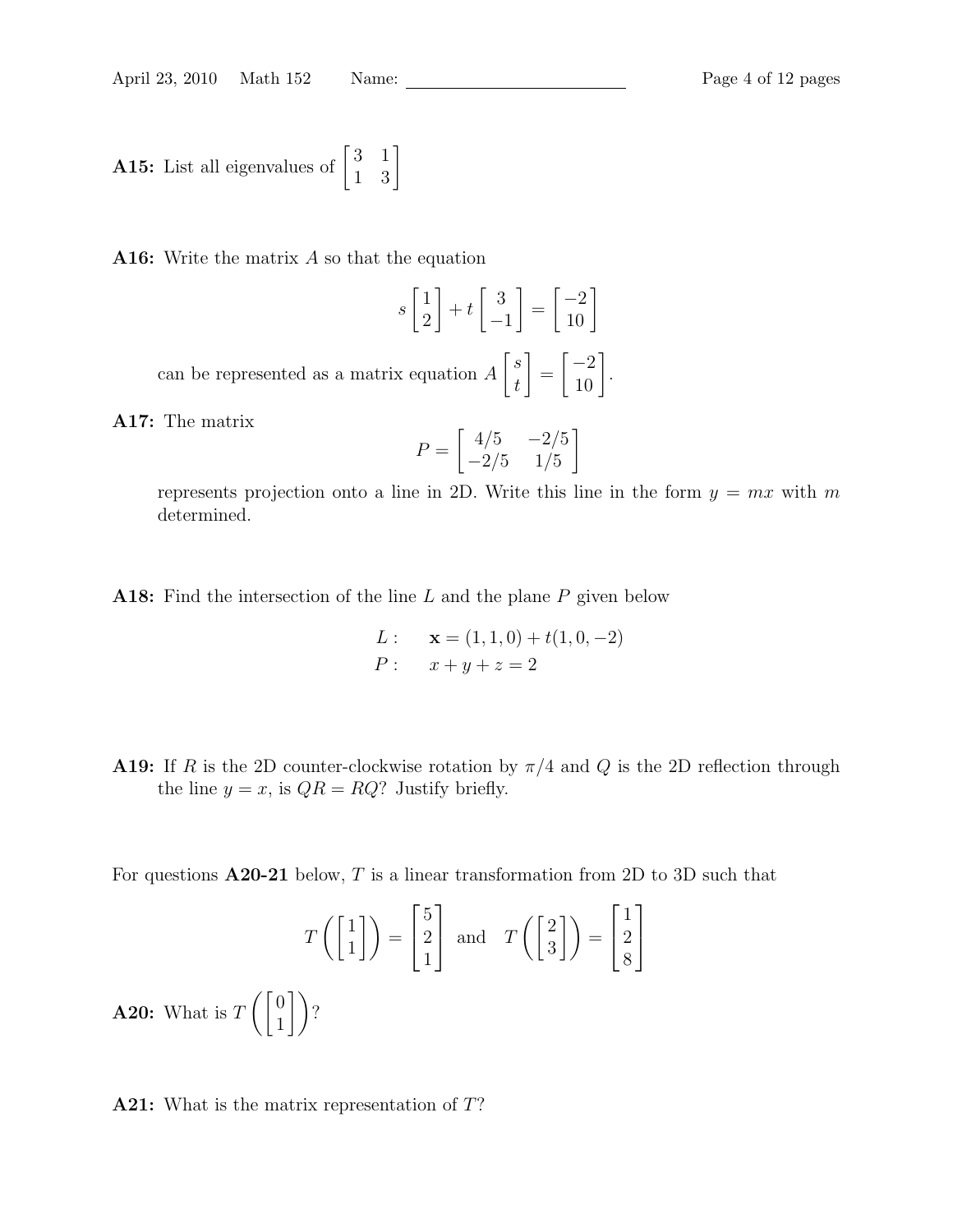For questions  $A22-A24$  below, u and z are the complex numbers given below:

$$
u = 3 + 2i
$$
  

$$
z = 1 - i
$$

**A22:** Evaluate  $2u - z$ . Your answer should be in the form  $a + ib$  where a and b are real numbers.

**A23:** Evaluate  $\bar{u}$ 

**A24:** Evaluate  $u/z$ . Put your answer in the form  $a + ib$  where a and b are real numbers.

**A25:** Evaluate  $(1 + i)^{10}$  in the form  $a + ib$ . *Hint:* Write  $1 + i$  in polar form.

- A26: Suppose P was the transition matrix for a random walk with 12 states that had been entered into MATLAB. What commands would you use to compute the probability that if the system started in state 1, it would be in state 5 after 10 time steps?
- A27: Suppose that A is an  $8 \times 8$  invertible matrix and b is a column vector with 8 entries. Both A and b have been entered into MATLAB. What commands would you use to compute the vector x that solves the linear system

$$
A\mathbf{x} = \mathbf{b}?
$$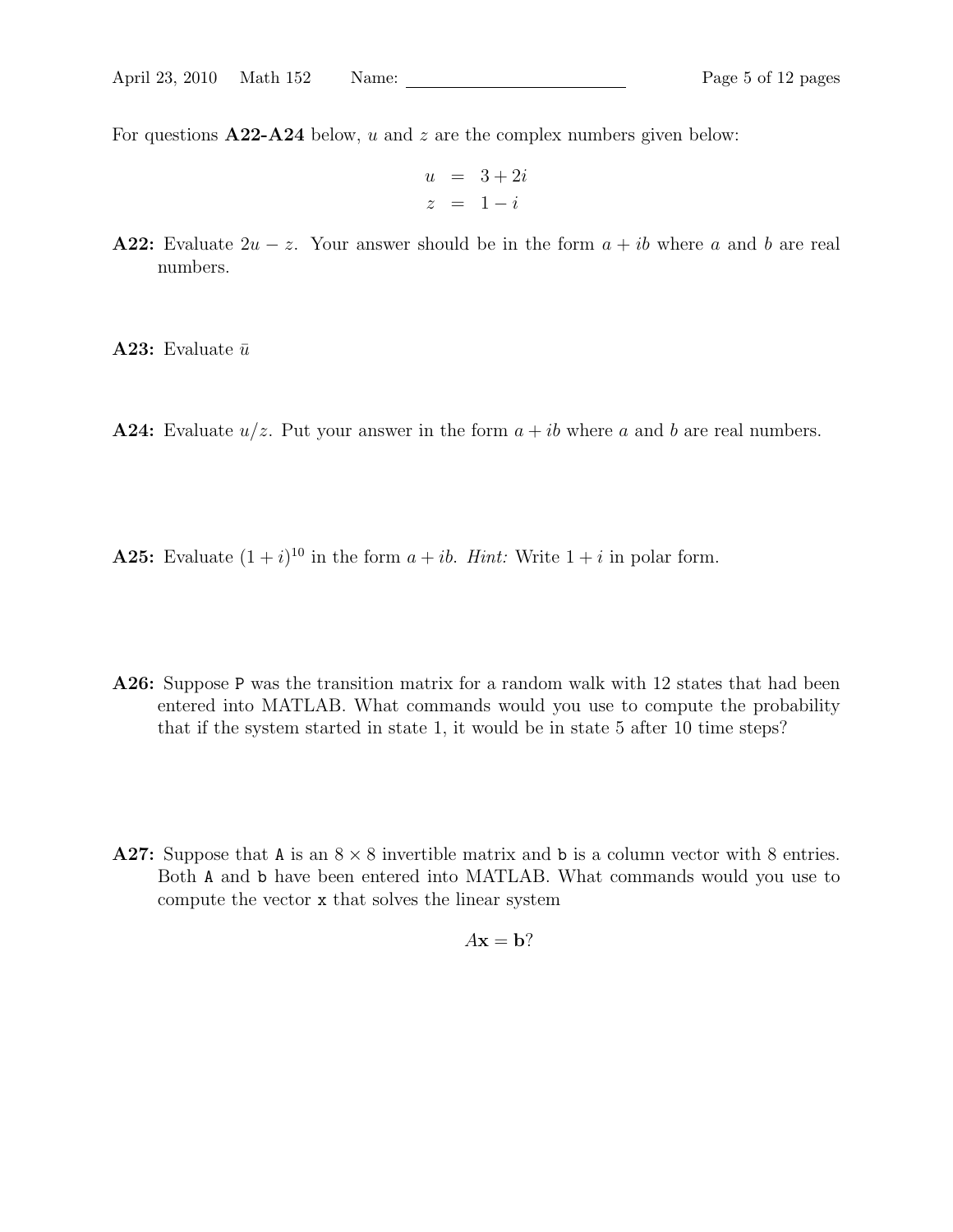- A28: Circle all of the following statements that are true for all invertible matrices A, and all matrices B and C of the same size as A and all scalars  $r \neq 0$ :
	- (a)  $(AB)C = A(BC)$
	- (b)  $(A + B)(A B) = A<sup>2</sup> B<sup>2</sup>$
	- (c)  $A^T B^T = (AB)^T$
	- (d)  $(A^{-1})^T = (A^T)^{-1}$
	- (e)  $(rA)^{-1} = \frac{1}{r}A^{-1}$

**A29:** Circle all statements below that are true for any vectors **a**, **b** and **c** in  $R^3$ .

- (a)  $\mathbf{a} \cdot (\mathbf{a} \times \mathbf{b}) = 0$
- (b) a, b and c are linearly independent
- (c)  $\mathbf{a} \cdot \mathbf{a} = ||\mathbf{a}||^2$

(d) 
$$
\mathbf{a} \cdot \mathbf{b} = 0
$$

(e)  $\mathbf{a} \times (\mathbf{b} \times \mathbf{c})$  is not defined

A30: Find the determinant of the matrix

|                                                       |                                       | $\frac{1}{3}$  | $\mathbf{1}$   |                                             |
|-------------------------------------------------------|---------------------------------------|----------------|----------------|---------------------------------------------|
|                                                       | $\frac{1}{2}$                         |                | $\frac{4}{3}$  |                                             |
| $\begin{pmatrix} 1 \\ 1 \\ 1 \\ 1 \\ 1 \end{pmatrix}$ | $\begin{array}{c} 1 \\ 1 \end{array}$ | $\overline{4}$ |                | $\begin{bmatrix} 1 \\ 5 \\ 2 \end{bmatrix}$ |
|                                                       |                                       | $\mathbf{1}$   | $\overline{3}$ | $\frac{4}{5}$                               |
|                                                       |                                       |                | $\mathbf{1}$   |                                             |

Hint: do row operations to simplify the computation.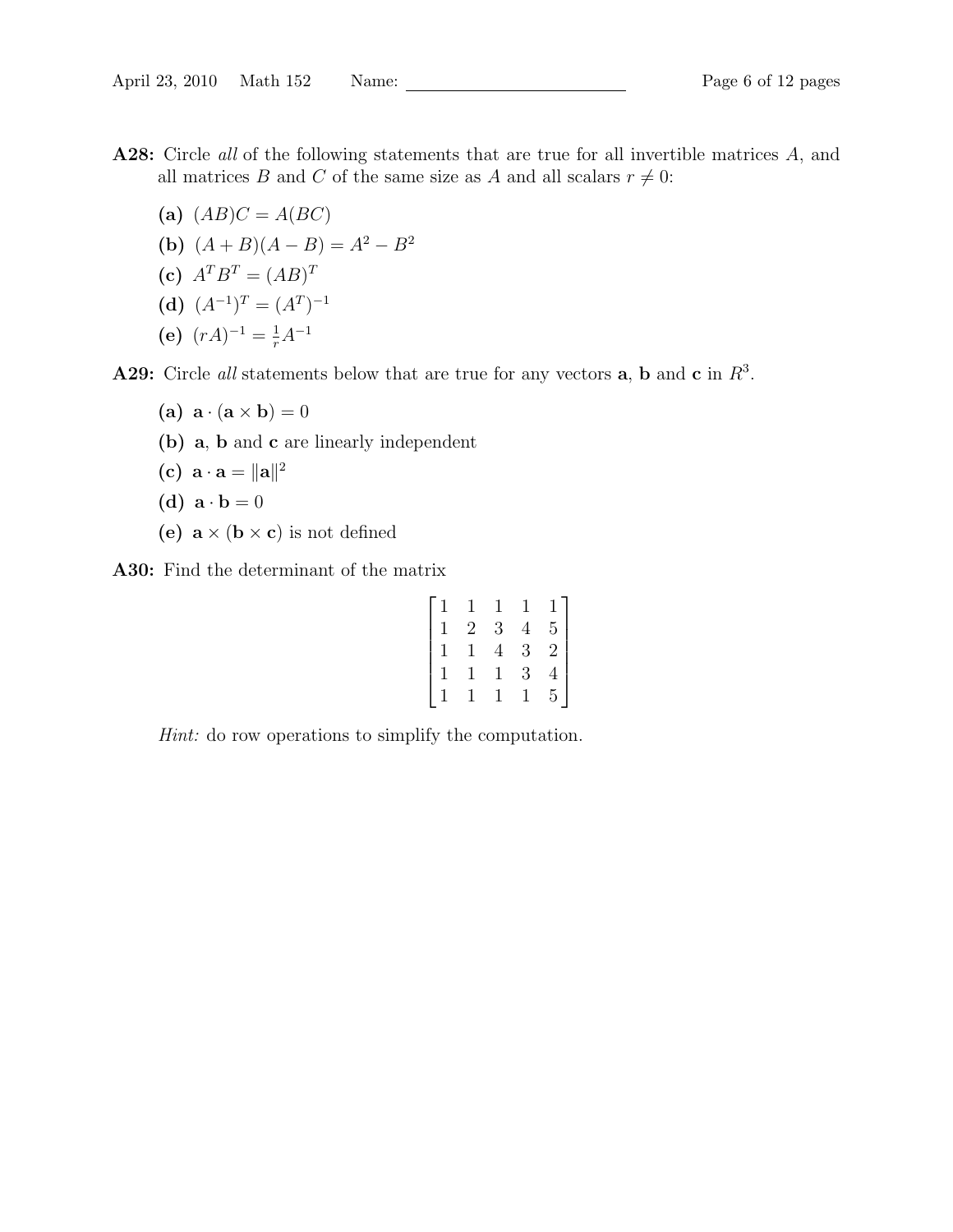## Part B - Long Answer Questions, 5 marks each

- B1: Three friends, Hartosh, Mark and Keiko decide to paint houses over the summer. Hartosh paints twice as fast as Mark. Hartosh and Keiko paint a home with six rooms in 8 hours. All three together paint a home with 14 rooms in 16 hours.
	- (a) [2 marks] Let  $\mathbf{x} = (x_1, x_2, x_3)^T$  be the vector of unknowns, where  $x_1$  is the number of rooms that Hartosh can paint in an hour, and  $x_2$  and  $x_3$  are respectively the number of rooms that Mark and Keiko can paint in an hour. Describe the information above as a linear system in the form

#### $A\mathbf{x} = \mathbf{b}$

(write  $A$  and  $b$  with specific values).

- (b) [1] Write the system you found above in augmented matrix form.
- (c) [2] Solve the system above using Gaussian elimination on the augmented matrix. How many room can each of the three friends paint in an hour?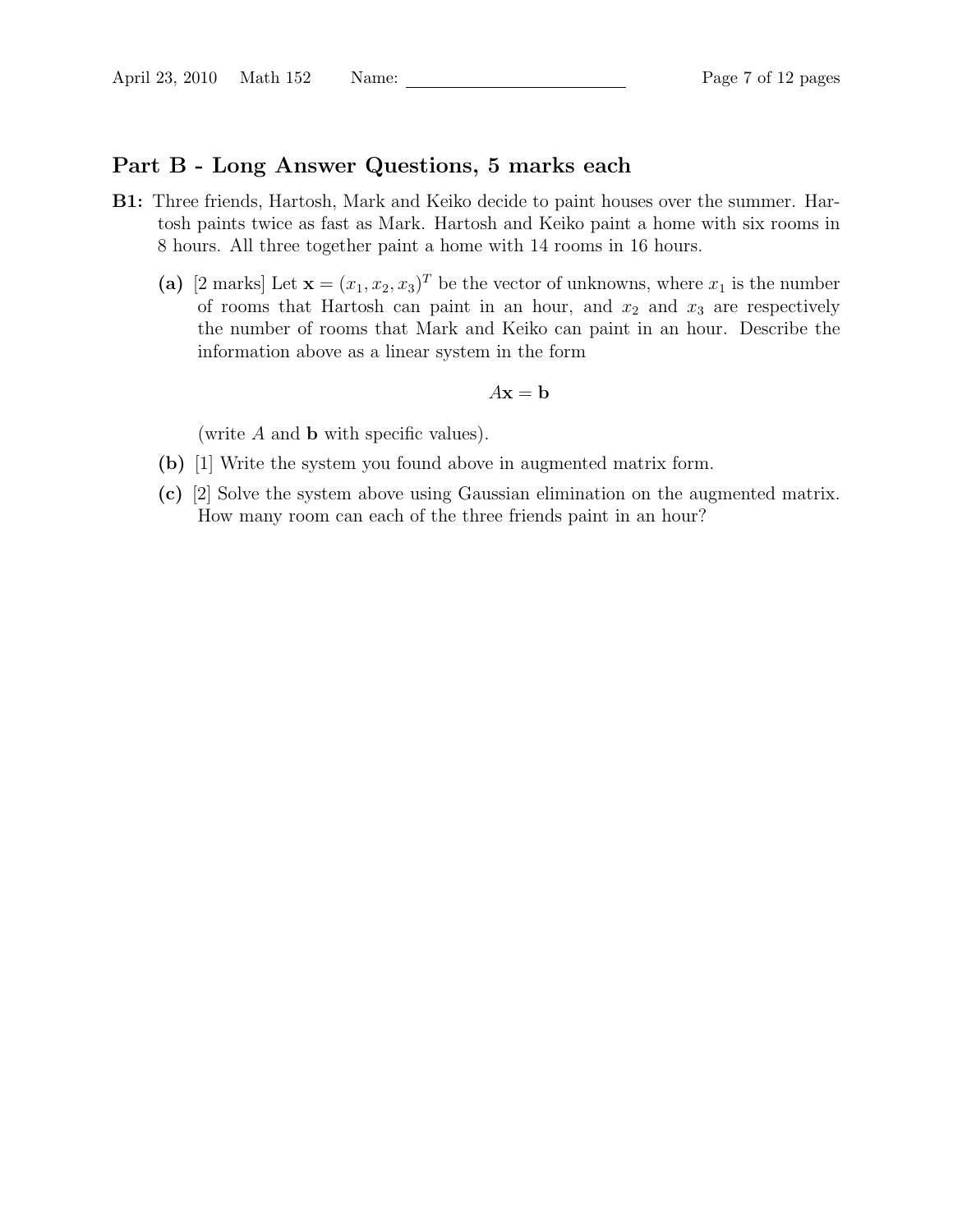B2: The matrix

$$
A = \begin{bmatrix} 2 & 1 & 1 \\ 1 & 2 & 1 \\ 1 & 1 & 2 \end{bmatrix}
$$

is known to have eigenvalues 1 and 4.

- (a) [2 marks] Find the eigenvector of A that corresponds to eigenvalue 4.
- (b) [3] Find two linearly independent eigenvectors that correspond to eigenvalue 1.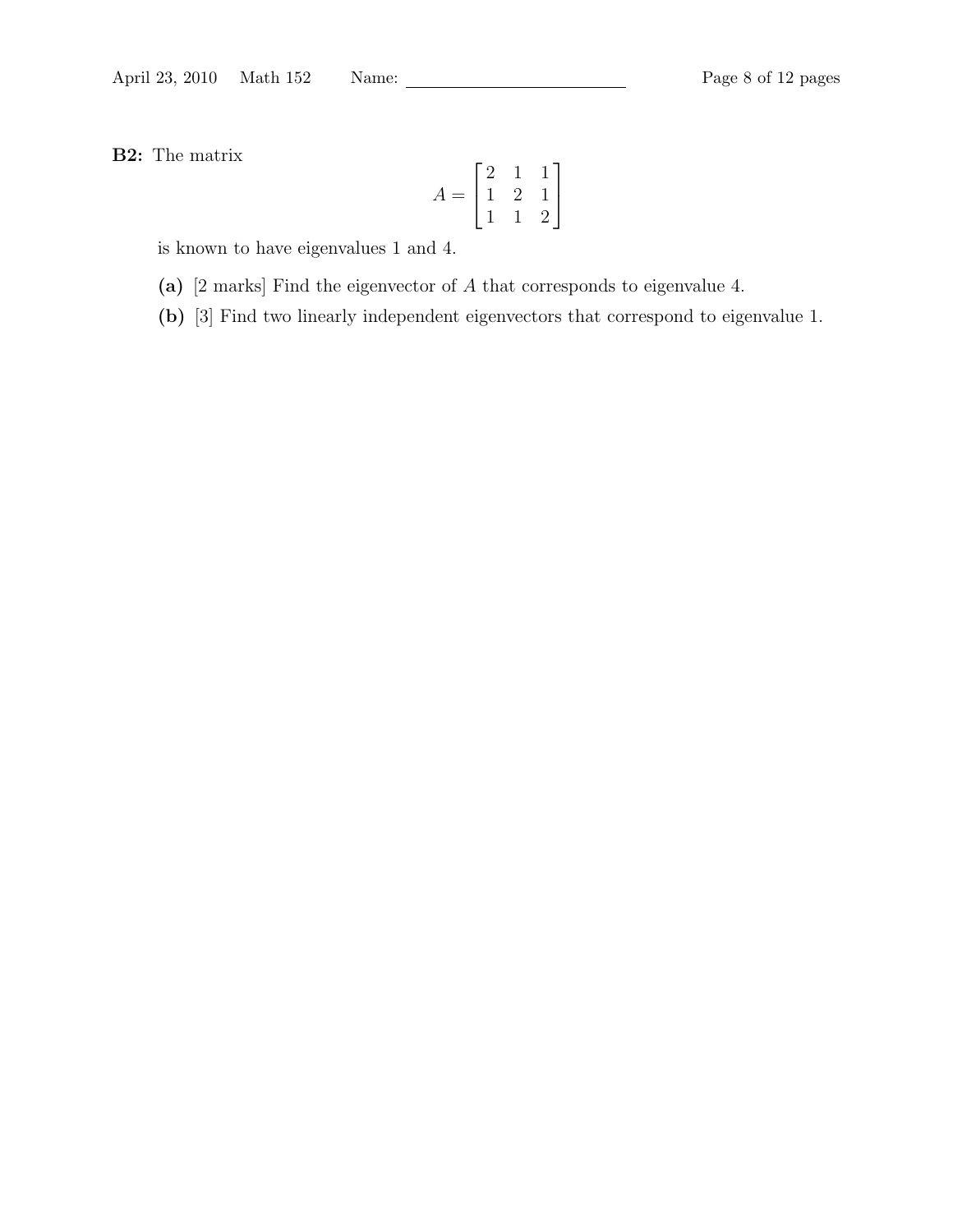B3: A random walk problem with two states has a transition matrix

$$
P = \left[ \begin{array}{cc} 1/3 & 1/4 \\ 2/3 & 3/4 \end{array} \right].
$$

- (a) [1 mark] What is the probability that when the walker is in state 1 it moves to state 2?
- (b) [2] The eigenvalues of  $P$  are 1 and 1/12. Find corresponding eigenvectors.
- (c) [1] Assume that the walker starts in state 1. Give an explicit formula that only depends on  $n$  for the probability it is in state 1 after  $n$  time steps.
- (d) [1] After many time steps what state is the walker more likely to be? Justify briefly.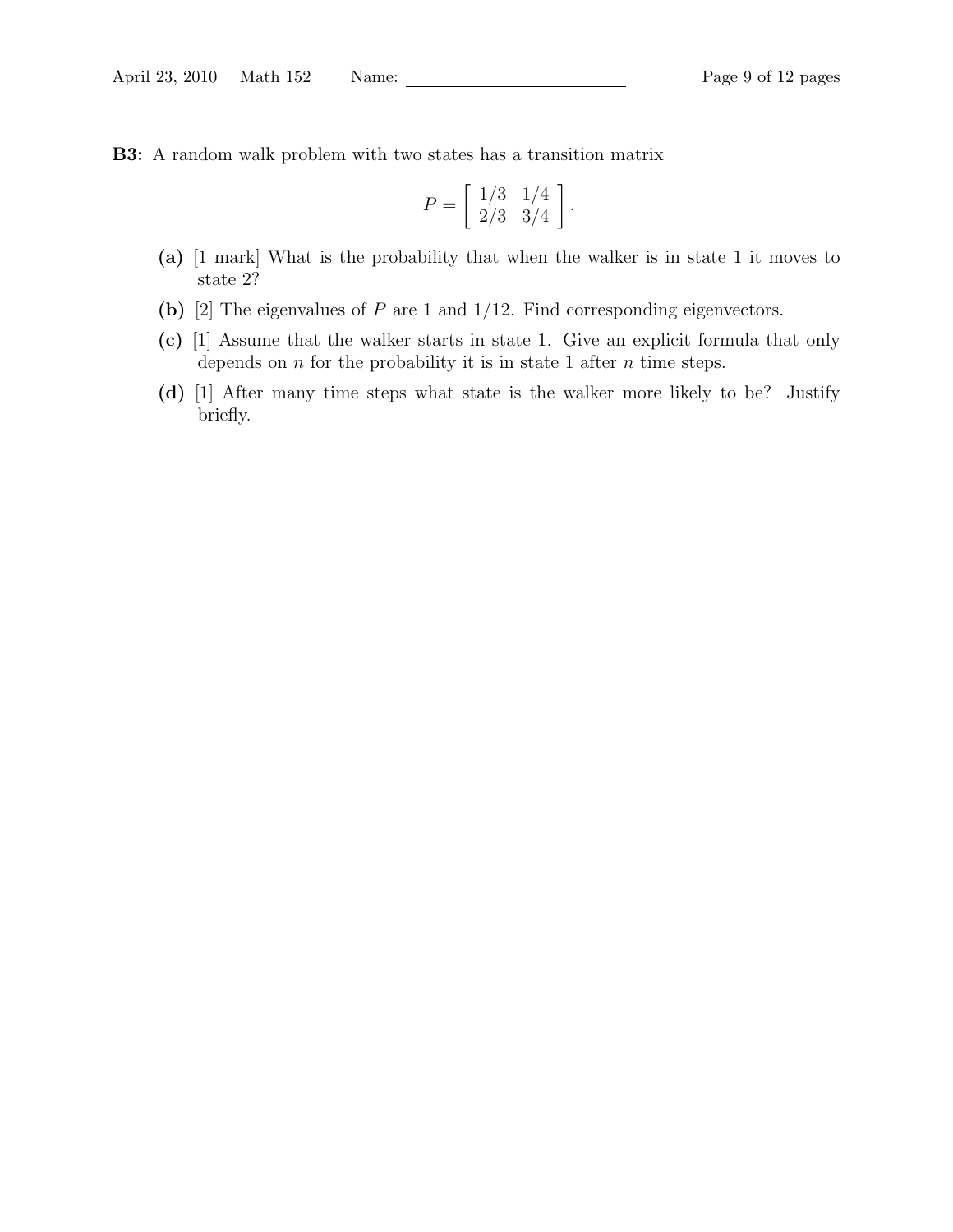- B4: Below are listed augmented matrices for linear systems that have been put in reduced row echelon form with row operations. In each case write one of the following:
	- $\bullet\,$  the solution if it is unique
	- $\bullet~$  all solutions if there are more than one
	- state that there are no solutions

(a) 
$$
\begin{bmatrix} 1 & \text{mark} \end{bmatrix} \begin{bmatrix} 0 & 1 & 0 & 0 \\ 0 & 0 & 0 & 0 \\ 0 & 0 & 0 & 0 \end{bmatrix} \begin{bmatrix} 0 \\ 0 \\ 0 \end{bmatrix}
$$
  
\n(b)  $\begin{bmatrix} 1 \end{bmatrix} \begin{bmatrix} 1 & 2 & 0 & 0 \\ 0 & 0 & 1 & 0 \\ 0 & 0 & 0 & 0 \end{bmatrix} \begin{bmatrix} 0 \\ 0 \\ 0 \end{bmatrix}$   
\n(c)  $\begin{bmatrix} 1 \end{bmatrix} \begin{bmatrix} 1 & 0 & 4 & 5 & 1 \\ 0 & 1 & 1 & 3 & 2 \\ 0 & 0 & 0 & 0 & 0 \end{bmatrix}$   
\n(d)  $\begin{bmatrix} 1 \end{bmatrix} \begin{bmatrix} 1 & 0 & 0 & 5 \\ 0 & 1 & 0 & -1 \\ 0 & 0 & 1 & 2 \end{bmatrix}$   
\n(e)  $\begin{bmatrix} 1 \end{bmatrix} \begin{bmatrix} 1 & 0 & 2 & -1 & 1 \\ 0 & 1 & 2 & -2 & 2 \end{bmatrix} \begin{bmatrix} 1 \\ 2 \end{bmatrix}$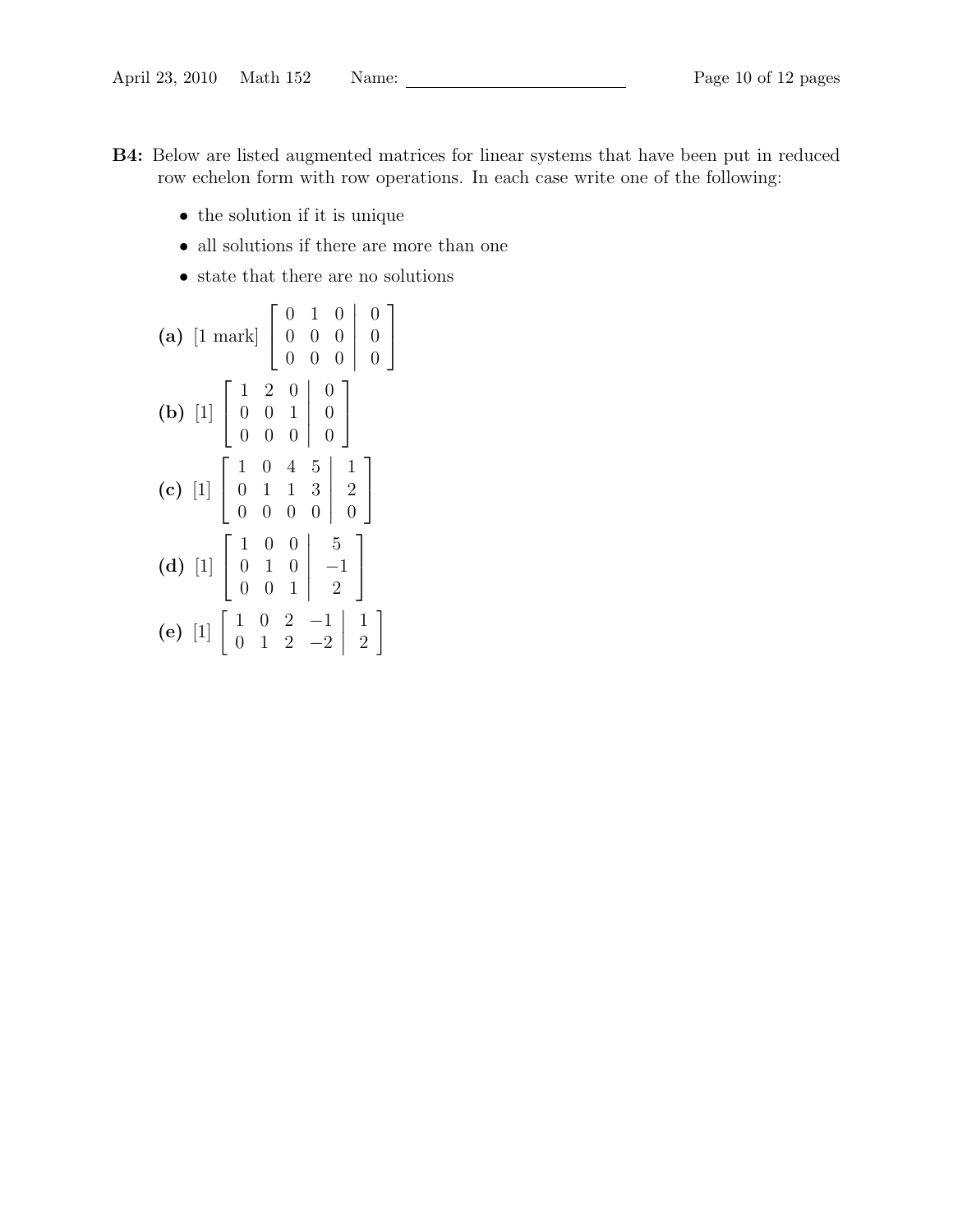B5: Consider the differential equation system

 $y' = Ay$ 

where A has an eigenvalue  $\lambda_1 = 1 + 2i$  with corresponding eigenvector

$$
\mathbf{k}_1 = \left[ \begin{array}{c} 2+3i \\ 1 \end{array} \right]
$$

Recall that for real matrices, eigenvalues and eigenvectors come in complex conjugate pairs.

- (a) [2 marks] Write the general solution of the system of differential equations. This can be written in real or complex form.
- (b) [3] Find the real form (no imaginary terms) of the solution that satisfies initial conditions  $\mathbf{y}(0) = \begin{bmatrix} 1 \\ 0 \end{bmatrix}$  $\overline{0}$ 1 .